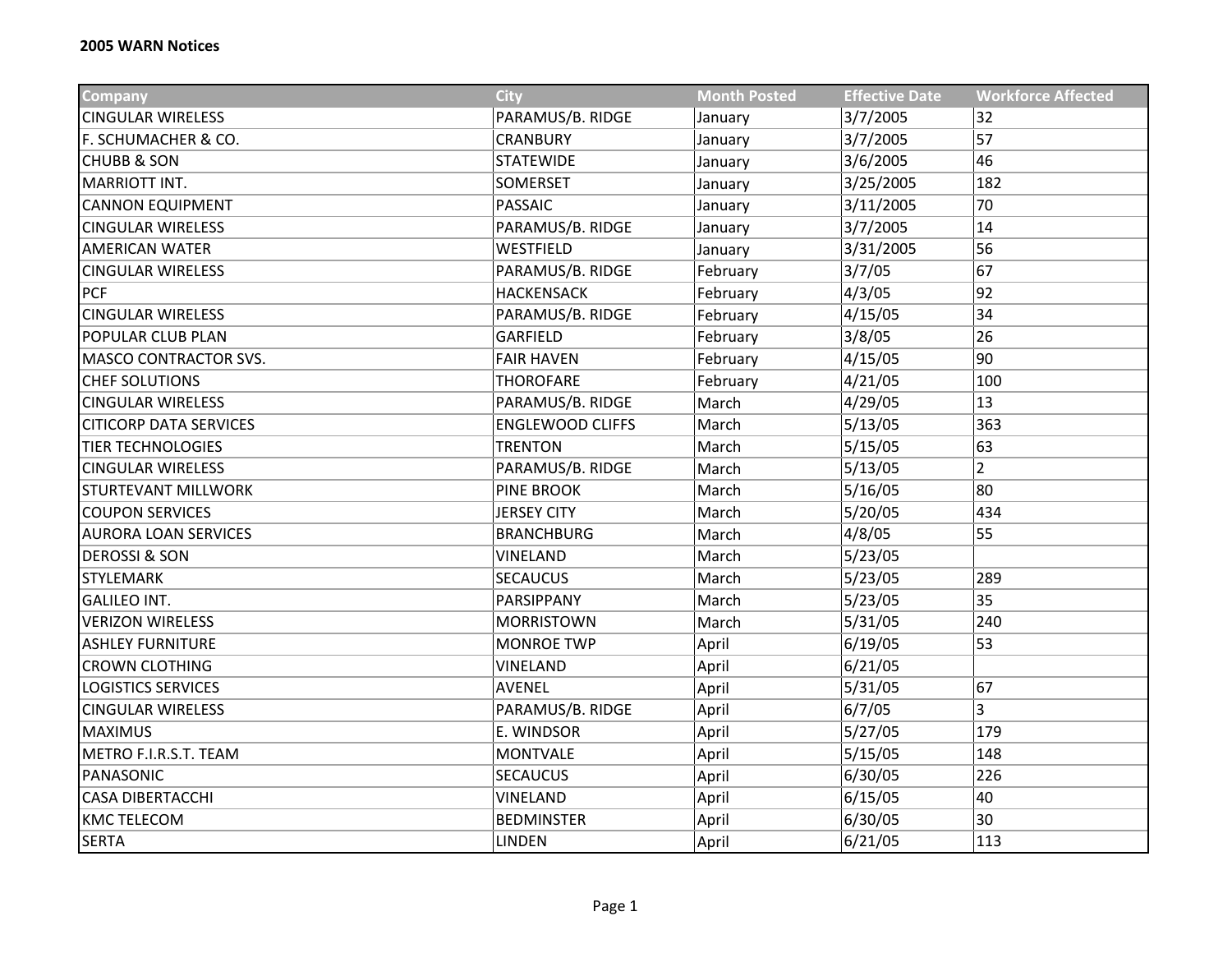| Company                           | <b>City</b>           | <b>Month Posted</b> | <b>Effective Date</b> | <b>Workforce Affected</b> |
|-----------------------------------|-----------------------|---------------------|-----------------------|---------------------------|
| <b>CINGULAR WIRELESS</b>          | PARAMUS/B. RIDGE      | April               | 6/21/05               | 5                         |
| PANASONIC                         | <b>SECAUCUS</b>       | April               | 6/30/05               | 140                       |
| ST. FRANCIS MEDICAL CTR.          | <b>JERSEY CITY</b>    | May                 | 7/1/2005              | 221                       |
| <b>CINGULAR WIRELESS</b>          | <b>PARAMUS</b>        | May                 | 7/3/05                | 8                         |
| US ALUMINUM                       | <b>HASKELL</b>        | May                 | 7/29/05               | 14                        |
| <b>BIOVAIL PHARM</b>              | <b>BRIDGEWATER</b>    | May                 | 7/13/05               | 340                       |
| <b>ODYSSEY PHARM.</b>             | <b>FLORHAM PARK</b>   | May                 | 7/15/05               | 51                        |
| <b>TUSCAN</b>                     | <b>UNION</b>          | May                 | 7/19/05               | 388                       |
| <b>ATLANTIC &amp; PACIFIC TEA</b> | <b>EDISON</b>         | May                 | 7/19/05               | 230                       |
| <b>CINGULAR WIRELESS</b>          | <b>PARAMUS</b>        | May                 | 7/19/05               | 19                        |
| <b>CHUBB &amp; SON</b>            | <b>STATEWIDE</b>      | May                 | 7/25/2005             | 17                        |
| PENSKE LOGISTICS                  | <b>EDISON</b>         | May                 | 7/22/05               | 88                        |
| <b>INTERSTATE BRANDS</b>          | <b>STATEWIDE</b>      | May                 | 7/29/2005             | 100                       |
| <b>DURAMED RESEARCH</b>           | <b>PLAINSBORO</b>     | May                 | 5/31/2005             | 47                        |
| UNITED WIRE HANGER                | <b>HASBROUCK HTS.</b> | June                | 8/5/05                | 169                       |
| <b>FIFTH ROC</b>                  | <b>MORRISTOWN</b>     | June                | 8/31/05               | 225                       |
|                                   |                       |                     |                       |                           |
| P.F. LABORATORIES                 | TOTOWA/W. PATERSON    | June                | 8/25/05               | 132                       |
| ENGLEHARD                         | CARTERET              | June                | 8/23/05               | 126                       |
| <b>BERNARD CHAUS</b>              | <b>SECAUCUS</b>       | June                | 8/31/05               | 66                        |
| <b>CAPGEMINI AMERICA</b>          | <b>SECAUCUS</b>       | June                | 7/31/05               | 133                       |
| <b>AKER KVAERNER</b>              | <b>BRIDGEWATER</b>    | July                | 9/6/05                | 24                        |
| <b>LIBERTY SCIENCE CNTR.</b>      | <b>JERSEY CITY</b>    | July                | 9/5/05                | 85                        |
| PFI                               | <b>EDISON</b>         | July                | 7/15/05               | 401                       |
| <b>GOOD TIMES ENT.</b>            | <b>JERSEY CITY</b>    | July                | 9/18/05               | 320                       |
| <b>SAIC</b>                       | PISCATAWAY            | July                | 9/18/05               | 64                        |
| <b>GUSMER</b>                     | <b>LAKEWOOD</b>       | July                | 10/3/05               | 66                        |
| <b>FIBERMARK</b>                  | MILFORD/BLOOMSBURY    | July                | 9/26/05               | 101                       |
| POPULAR CLUB PLAN                 | GARFIELD              | July                | 9/27/05               | 14                        |
| <b>DSM NUTRITIONAL</b>            | <b>BELVIDERE</b>      | August              | 10/4/2005             | 180                       |
| <b>CLASSAIC SANITATION</b>        | <b>JERSEY CITY</b>    | August              | 10/4/2005             | 61                        |
| <b>GLASS GROUP</b>                | WILLIAMSTOWN          | August              | 8/31/2005             | 145                       |
| <b>GLASS GROUP</b>                | <b>MAYS LANDING</b>   | August              | 8/31/2005             | 145                       |
| <b>GLASS GROUP</b>                | MILLVILLE             | August              | 8/31/2005             | 600                       |